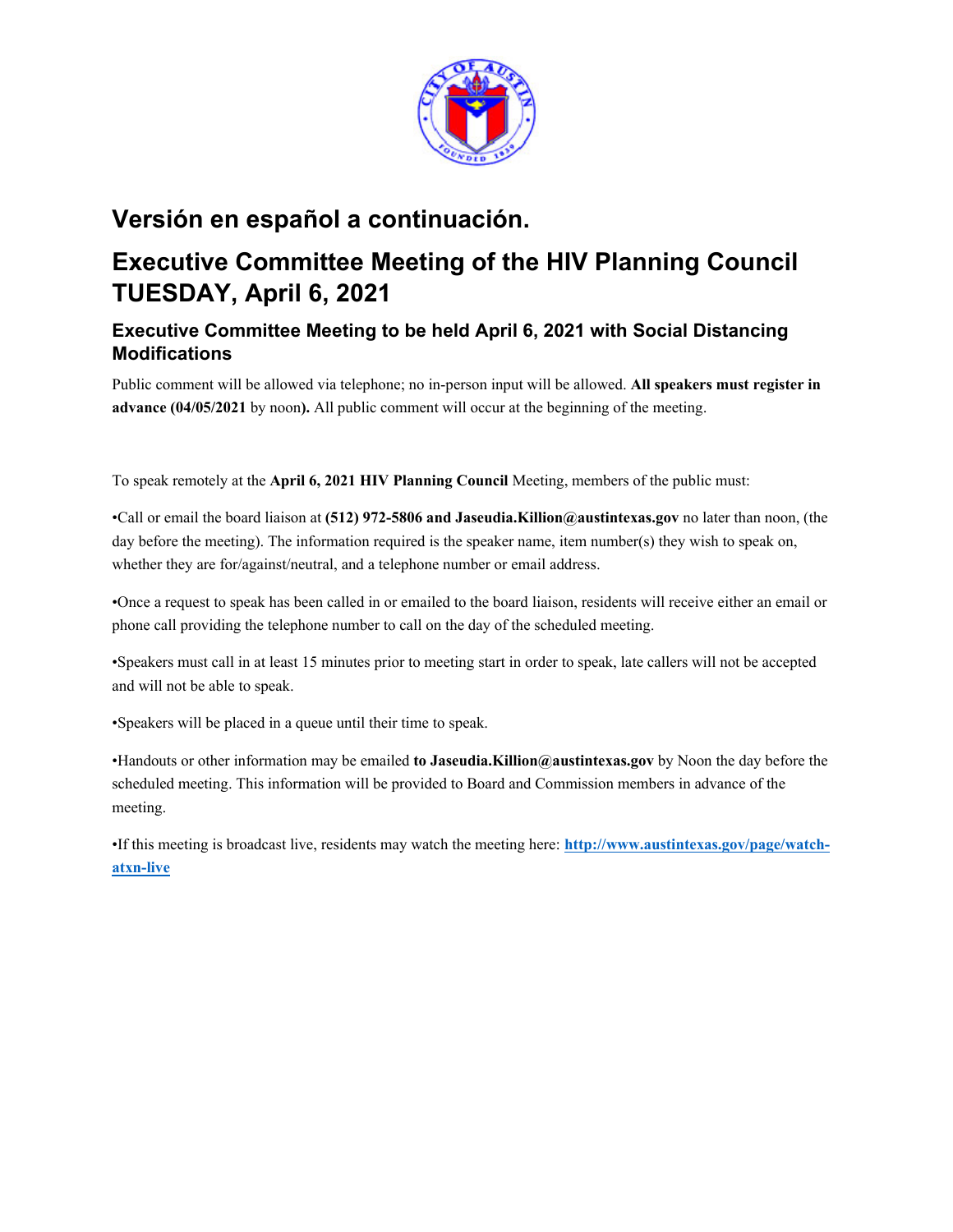

# Reunión del **Executive Committee Meeting of the HIV Planning Council TUESDAY, April 6, 2021**  FECHA de la reunión (**April 6, 2021**)

La junta se llevará con modificaciones de distanciamiento social

Se permitirán comentarios públicos por teléfono; no se permitirá ninguna entrada en persona. Todos los oradores deben registrarse con anticipación (**04/05/2021** antes del mediodía). Todos los comentarios públicos se producirán al comienzo de la reunión.

Para hablar de forma remota en la reunión, los miembros del público deben:

• Llame o envíe un correo electrónico al enlace de la junta en (**512) 972-5806 and Jaseudia.Killion@austintexas.gov** a más tardar al mediodía (el día antes de la reunión). La información requerida es el nombre del orador, los números de artículo sobre los que desean hablar, si están a favor / en contra / neutrales, y un número de teléfono o dirección de correo electrónico.

• Una vez que se haya llamado o enviado por correo electrónico una solicitud para hablar al enlace de la junta, los residentes recibirán un correo electrónico o una llamada telefónica con el número de teléfono para llamar el día de la reunión programada.

• Los oradores deben llamar al menos 15 minutos antes del inicio de la reunión para poder hablar, no se aceptarán personas que llamen tarde y no podrán hablar.

• Los oradores se colocarán en una fila hasta que llegue el momento de hablar.

• Los folletos u otra información pueden enviarse por correo electrónico a **Jaseudia.Killion@austintexas.** antes del mediodía del día anterior a la reunión programada. Esta información se proporcionará a los miembros de la Junta y la Comisión antes de la reunión.

• Si esta reunión se transmite en vivo, los residentes pueden ver la reunión aquí: http://www.austintexas.gov/page/watch-atxn-live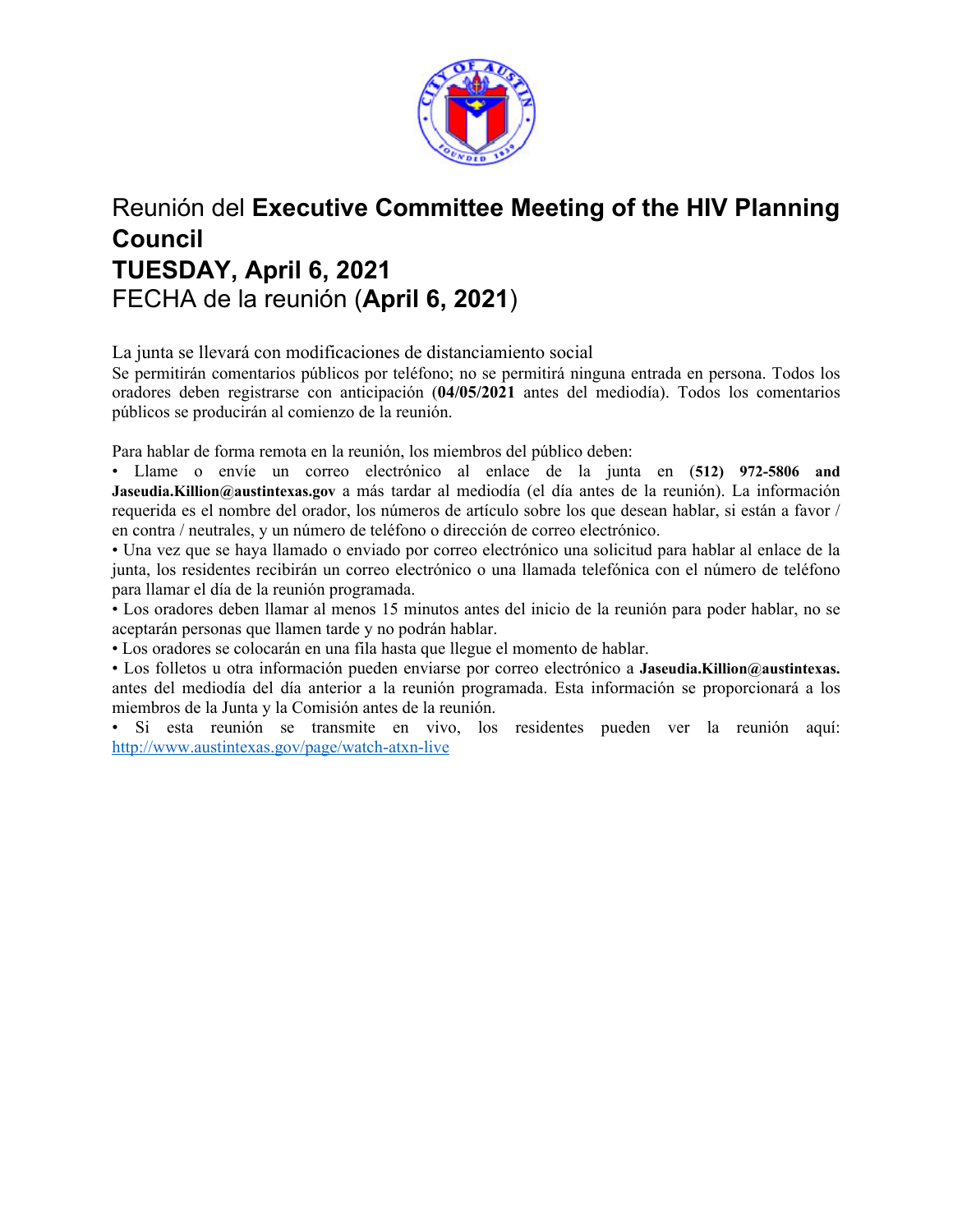

# **HIV PLANNING COUNCIL EXECUTIVE MEETING Tuesday, April 6, 2021, 5:00 P.M. City Hall/ Remote Meeting Austin, Texas**

# **HIV PLANNING COUNCIL MEMBERS:**

*Chair-L.J. Smith, Vice Chair Tarik Daniels, Secretary-Glenn Crawford, Akeshia Johnson-Smothers, A. Daniel Ramos, Tara Scarbrough, and Barry Waller* 

# **MINUTES**

# **CALL TO ORDER**

Meeting called to order at 5:02 PM by Chair LJ Smith

Committee Members in Attendance: Chair-L.J. Smith, Secretary-Glenn Crawford, Akeshia Johnson-Smothers, A. Daniel Ramos, Tara Scarbrough, and Barry Waller

**Staff in Attendance:** Hailey de Anda, Jaseudia Killion, Dylan Keesee, Mallory Scott

**AA in Attendance:** Justin Ferrill

**Guest in Attendance:** Maren Lujan

# **CITIZEN COMMUNICATION**

The first 10 speakers signed up prior to the meeting being called to order will each be allowed a three-minute allotment to address their concerns regarding items not posted on the agenda.

#### **1. CERTIFICATION OF QUORUM**  Yes.

# **2. INTRODUCTION/ANNOUNCEMENTS**

Jaseudia- Katie with the Housing/ Planning department would like to come and discuss its program, updates, and accomplishments. Get feedback from the planning council for their action plan. She is requesting to do so at the Business meeting.

LJ: When will be able to get her on the calendar? It's noted.

# **3. APPROVAL OF MINUTES**

LJ: Approved with edits listed.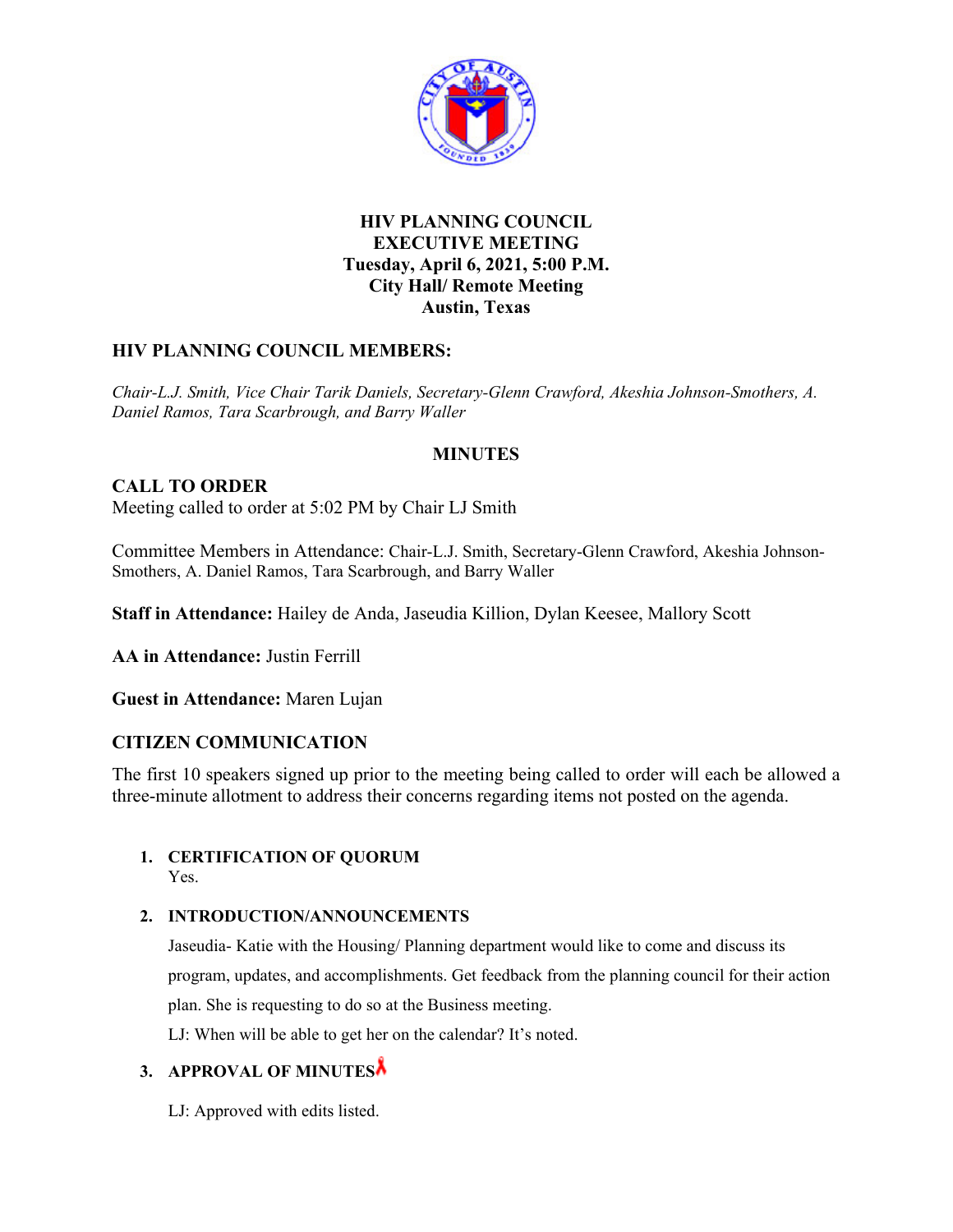

Daniel: Add A. Daniel Ramos and Tara Scarbrough to the HIV Planning Council Members to agenda and attendance.

#### **4. COMMUNITY HEALTH ASSESSMENT PRESENTATION**

a. Maren Lujan to present

Maren: Hi everyone. It's an honor to be here with the HIV Planning Council. Thank you to Jaseudia for setting this up.

Maren: Shared Screen for the presentation.

Maren: Our community Health Plan Organizers are involved in our leadership of our community health plan. It is comprised of two different phases. Community Health Assessment (CHA) and Community Heath Improvement Plan (CHIP). We create an improvement plan, previously a five-year cycle but we are transitioning it to a 3-year cycle in be aligned with hospitals.

We want to make sure that we are engaging with community members about health issues, health equity concerns, working with leaders in the community. We share a commitment to supporting the ongoing efforts of the CHA/CHIP and the benefits associated with the process.

#### **Priority Areas:**

- Access to and Affordability of Health Care
- Chronic Disease
- Sexual Health
- Stress, Mental Health, and Wellbeing

#### **Access to Care: 2021 Focus**

- Increase the employment of Community Health Workers
- Increase enrollment and use of insurance/ healthcare coverage and assistance programs
- Decrease no-shows

#### **Chronic Disease: 2021 Focus**

- Decrease the amount of people with risk factors that lead to chronic disease.
- Increase early detection of chronic disease among adults with special focus on disproportionately affected populations
- Increase the number of safe, accessible, equitable, and culturally competent assets and opportunities for healthy food and physical activity.

#### **Sexual Health: 2021 Focus**

- Reduce teenage pregnancies
- Reduce prevalence if STIs/HIV in young adults
- Increase the number of schools that provide evidence informed sex education in Travis County
- Increase access to resources that are culturally sensitive and affordable, for youth who are pregnant and parenting.

Maren: Objective 3.2, I would like to focus on Reduce prevalence of STIs/HIV in young adults. I think there is some direct application with this objective. We recently spoke with Fast Track Cities and got a lot of valuable feedback. We are adjusting some of the wording on these strategies and your feedback is valuable to us. How can we better incorporate what Fast Track Cities is doing, what the HIV Planning Council is doing into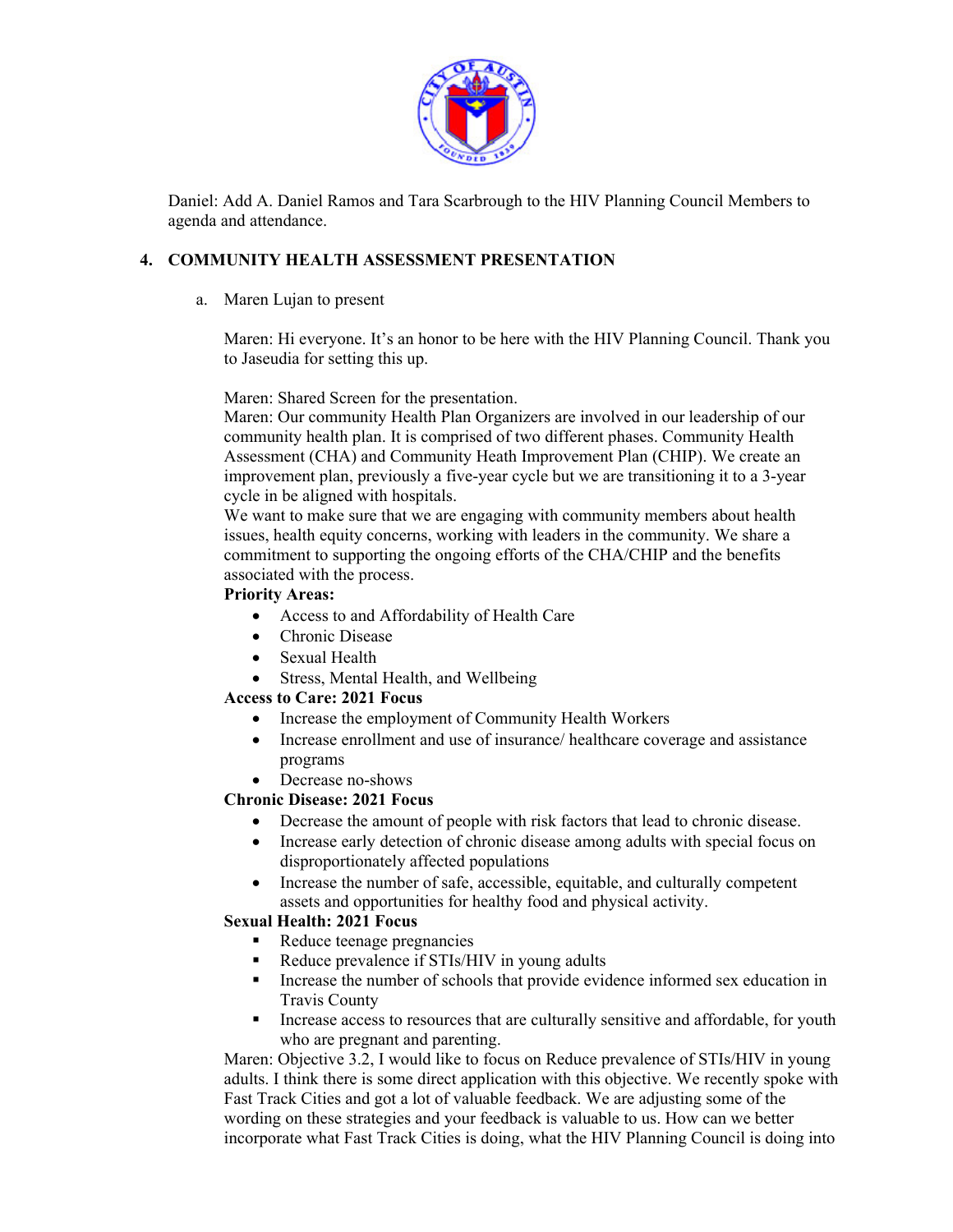

our community health plan, so we are building and not duplicating our efforts. I would appreciate your support and guidance to capture your efforts as well.

# **Behavioral Health: 2021 Focus**

- Create community awareness
- Train providers on trauma informed care and screening tools
- Advocate for coverage of behavioral health services covered by MAP Pair Mental Health/SUD workers, Mobile Health Outreach Teams

Maren: One thing I would like to do is see if there is a way to incorporate other local assessments in the Travis County area to fold that in the Travis county manual. What does health look like in the Travis County area? I want to make sure that we are in alignment with interview guides and make sure that we capture health needs on your end. We are developing a community engagement subcommittee to help us.

Maren's direct request?

#### Overall:

Deeper alignment with HIV planning council, capture the work you are doing and make sure that we aren't duplicating it.

LJ: I would like for you to come to our Business meeting and invite you to come our subcommittee meeting so that we can really collaborate where we aren't duplicating effort. Add that topic to the subcommittee agendas/ discussions, discuss and let us know what you all come up with to we can bring to Maren. Give us what your work groups are and when they meet, and we can attend if we feel a need.

Jaseudia: Should I add Maren to the agenda this month? LJ: If we can do something that would be great. If we don't have anything pressing for time.

#### **5. COMMITTEE UPDATES**

a. Governance/Membership

Akeshia- we didn't meet today as scheduled. We are going to reschedule the meeting. Some of the members of the committee did get to meet the graphic designer that will work with us for the Star Awards.

b. Care Strategies

Daniel- we have our meeting tonight. We will discuss Service Standards - Linguistic Service Category, recommendations for service gaps and reallocations for the PSRA.

c. Finance/Allocations

Barry- we did not have a monthly meeting due to no quorum. We moved it to the Business meeting that you all were at. We do need to do revisions to our documents given the changes made and time frame for PSRA. We will need to look at our meeting and then bring new documents to the Business meeting for approval. Also, look at allocations for this fiscal year.

d. Strategic Planning/Need Assessment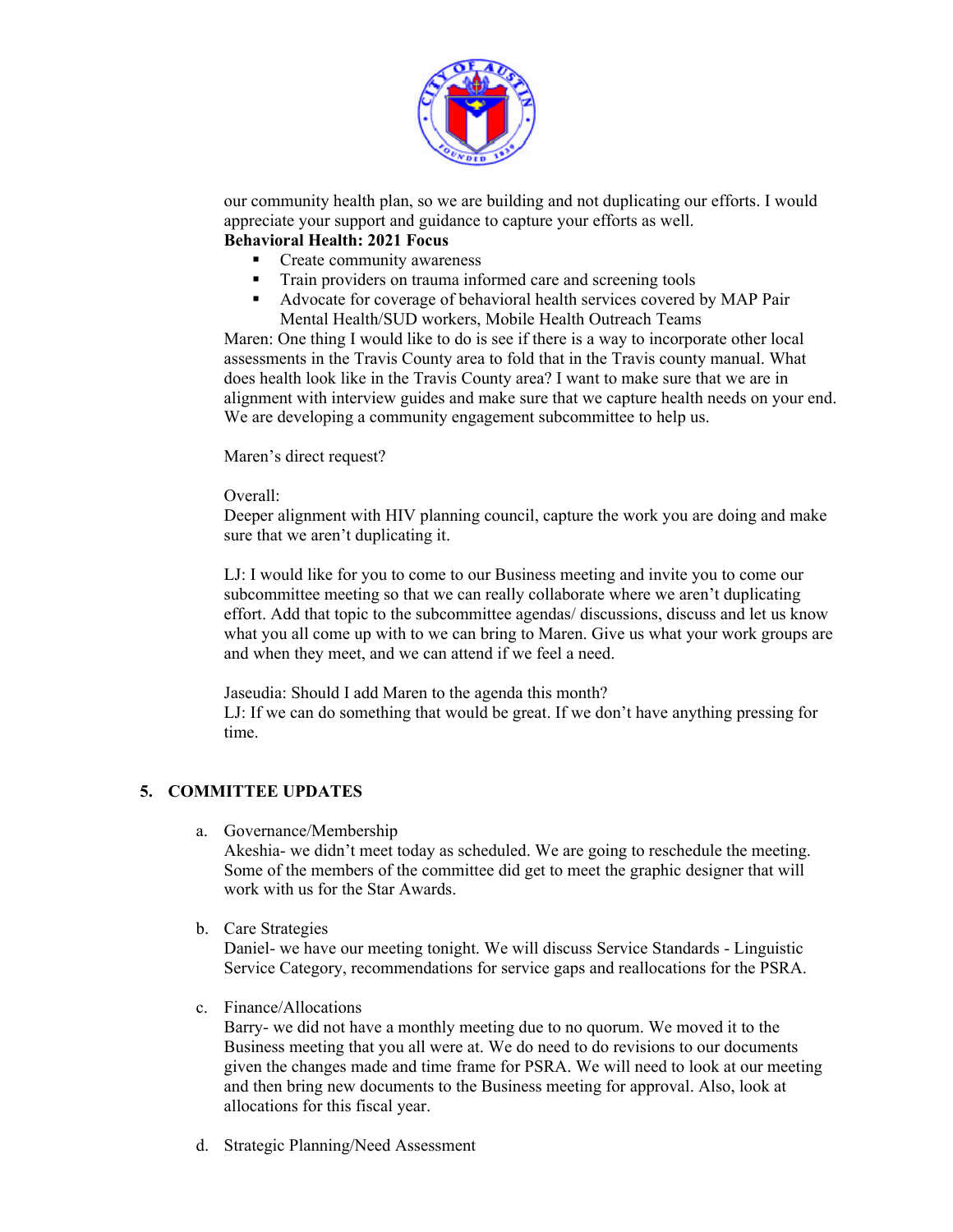

Glenn: We need to go back to look at some of the questions and comments on the capacity survey. Get an update on where our Needs Assessment is and the roll out. Jaseudia: The Needs Assessment Survey is going out this month.

e. Executive

#### **6. BYLAW AND QUORUM REVIEW**

- a. Active Bylaws
- **b.** Quorum Issues

Jaseudia: We were going to go over Bylaws and Quorum issues, but the Gov./Membership meeting did not take place, so we will cover that another time.

 Are you guys currently operating under the emergency addendum? Which means quorum is whoever is present under the emergency. Per bylaws that only way for that to be lifted is by the Governor lifts the emergency declaration. As of now, it is until the end of April 2021.

Daniel: What about the Quorum Certification documents?

Jaseudia: It is back up; you will still need to fill those out. Mallory will get the certifications forms will update the year and members listed.

#### **7. HIV PLANNING COUNCIL STAFF REPORT**

- a. Committee Budget
	- i. Parliamentarian Request
	- ii. Graphic Designer Request
- b. Work Plan Calendar Review
- c. Training Calendar Review

#### **8. STAFF REPORT**

#### **a. Administrative Agent**

Justin: We received at \$19,000 decrease. We moved this around to reduce the burden of that reduction. Less than 3%.

#### **b. Office of Support**

Jaseudia:

- Needs Assessment Survey is going out this month.
- Concerning membership- Mattyna was resigning from the Part B not the Planning Council, she is no longer Part B but is staying on Planning Council.
- We have two applications and will be up for interview in May.
- Lee has asked to be on Finance Allocations and Strategic Plans Needs Assessment Committees. What does that look like for Attendance?
- After PSRA, Bart will no longer be on the Planning council.
- Member count is: 17 voting, 1 non-voting.

Daniel: Just an idea – this came out of the presentation that was presented last week. An Additional committee that goes over data and quality. They focus on data and quality insurance that we are using. I'm curious to the idea and if there is a need of that committee.

LJ: Add that to Executive Committee Meeting for discussion next month.